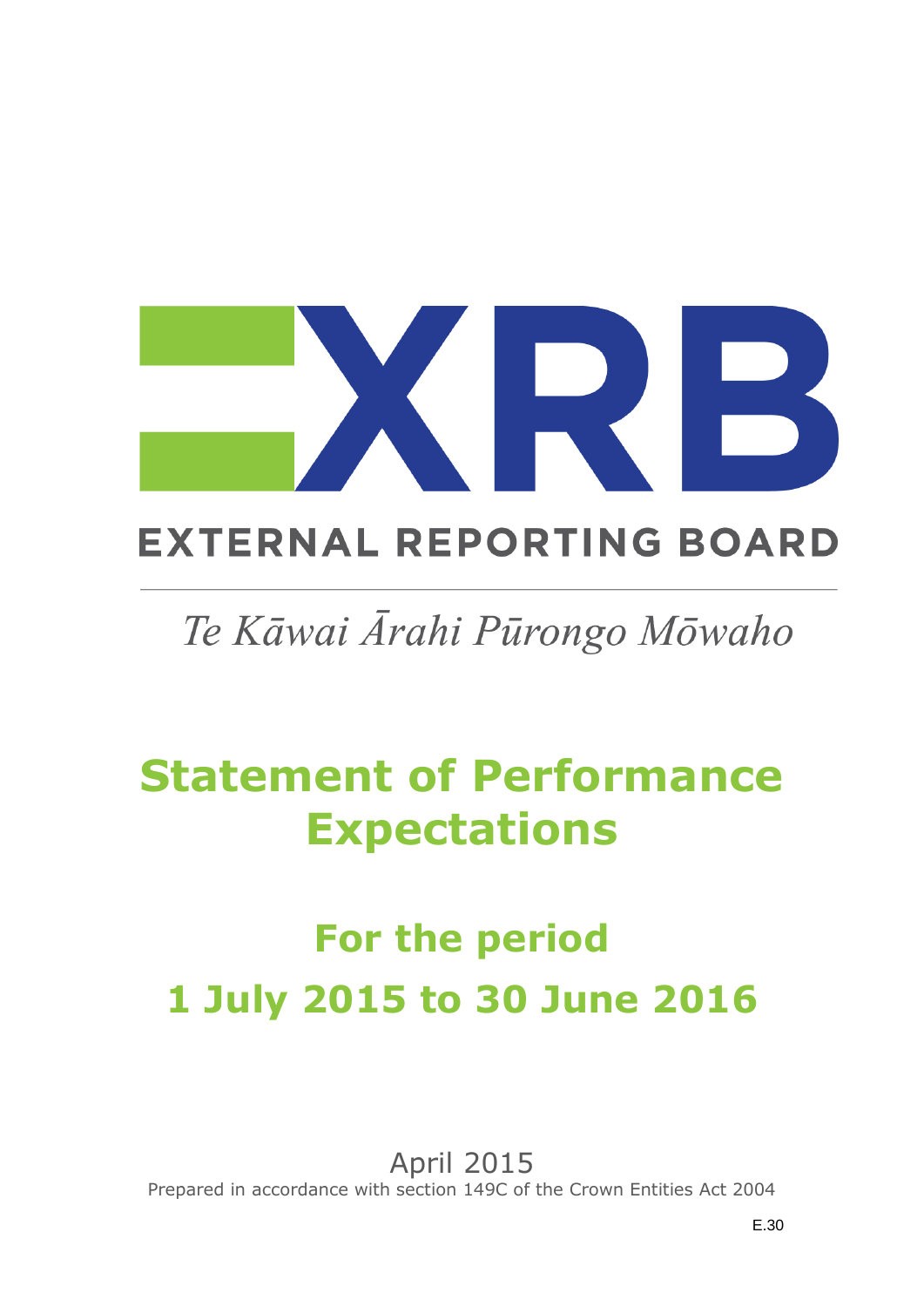© Crown Copyright External Reporting Board PO Box 11250 Manners St Central, Wellington 6142 New Zealand [http://www.xrb.govt.nz](http://www.xrb.govt.nz/)

**Permission to reproduce:** The copyright owner authorises reproduction of this work, in whole or in part, so long as no charge is made for the supply of copies, and the integrity and attribution of the work as a publication of the External Reporting Board is not interfered with in any way.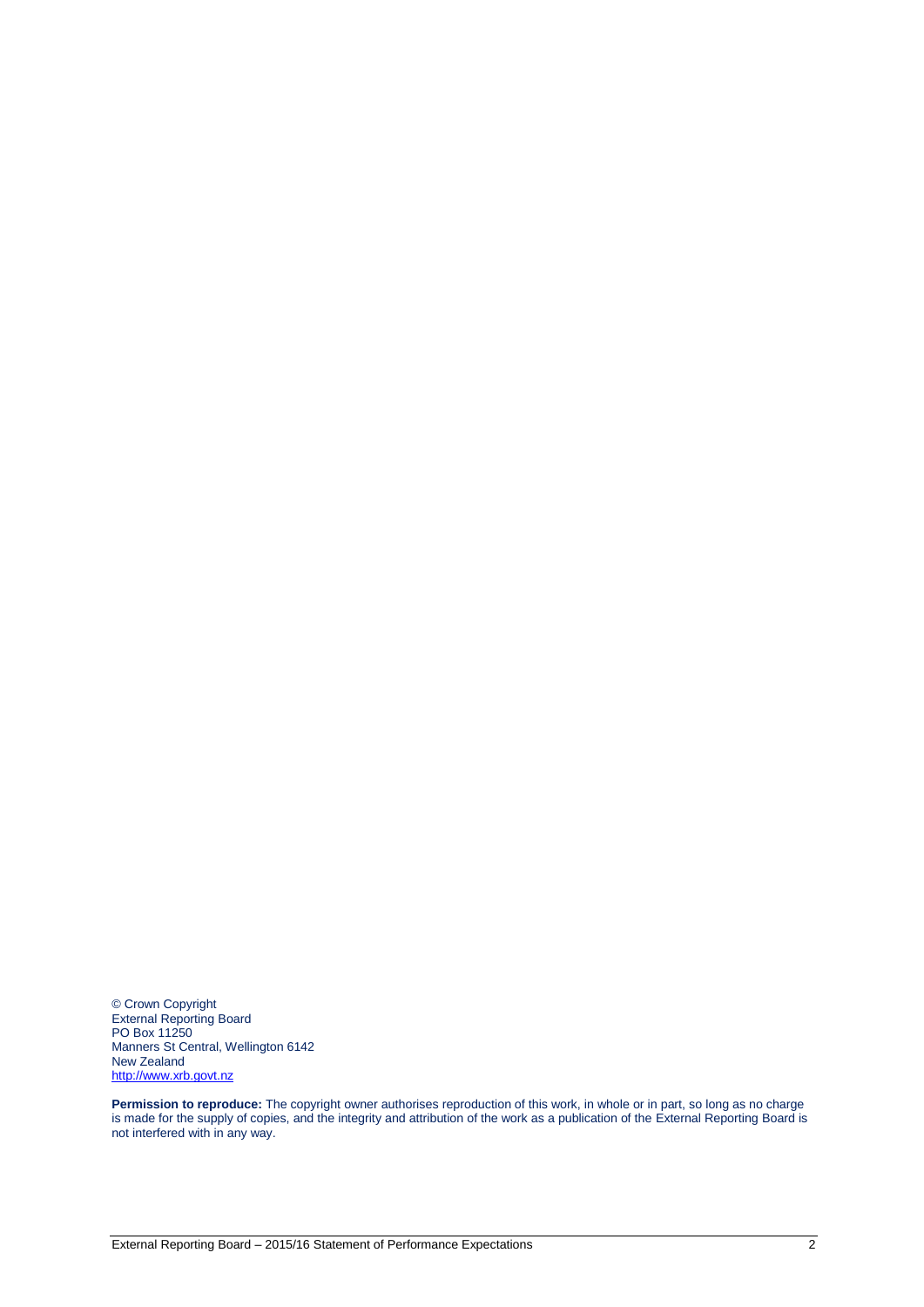# **Contents**

| 3. Prospective Financial Statements for the Year Ended 30 June 2016  11 |  |
|-------------------------------------------------------------------------|--|
|                                                                         |  |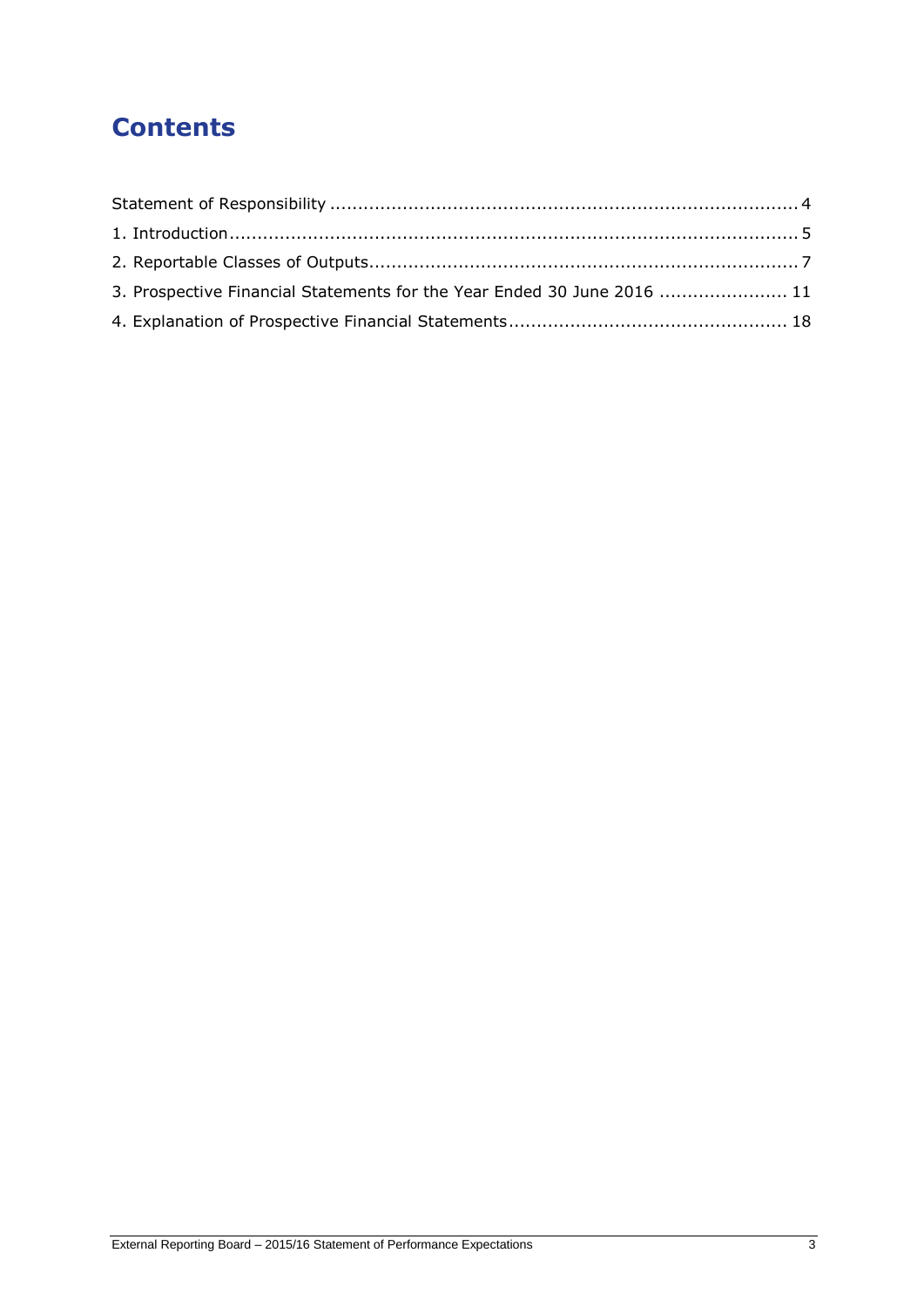# <span id="page-3-0"></span>**Statement of Responsibility**

This Statement of Performance Expectations has been prepared in accordance with the requirements of section 149C of the Crown Entities Act 2004. The purpose of the Statement of Performance Expectations is to promote the public accountability of the External Reporting Board (XRB) by:

- enabling the responsible Minister to participate in the process of setting the XRB's annual performance expectations;
- enabling the House of Representatives to be informed of those expectations; and
- providing a base against which the XRB's actual performance for the year can be assessed.

The Board is responsible for the content of this Statement of Performance Expectations, which comprises the reportable outputs (as specified in the Statement of Forecast Service Performance) and the Prospective Financial Statements for the year, including the assumptions on which they are based, and for the judgements used in preparing them.

The Prospective Financial Statements have been prepared in accordance with generally accepted accounting practice in New Zealand.

As the XRB is an Independent Crown Entity, the Minister may not direct the XRB to have regard to, or give effect to, a government policy relating to the XRB's standard setting functions and as a result no such matters are included in this Statement of Performance Expectations.

In accordance with sections 149I of the Crown Entities Act 2004, the XRB has consulted with the Minister of Commerce in the preparation of this Statement.

**Graeme Mitchell Michele Embling** Chairman Deputy Chair 1 April 2015 1 April 2015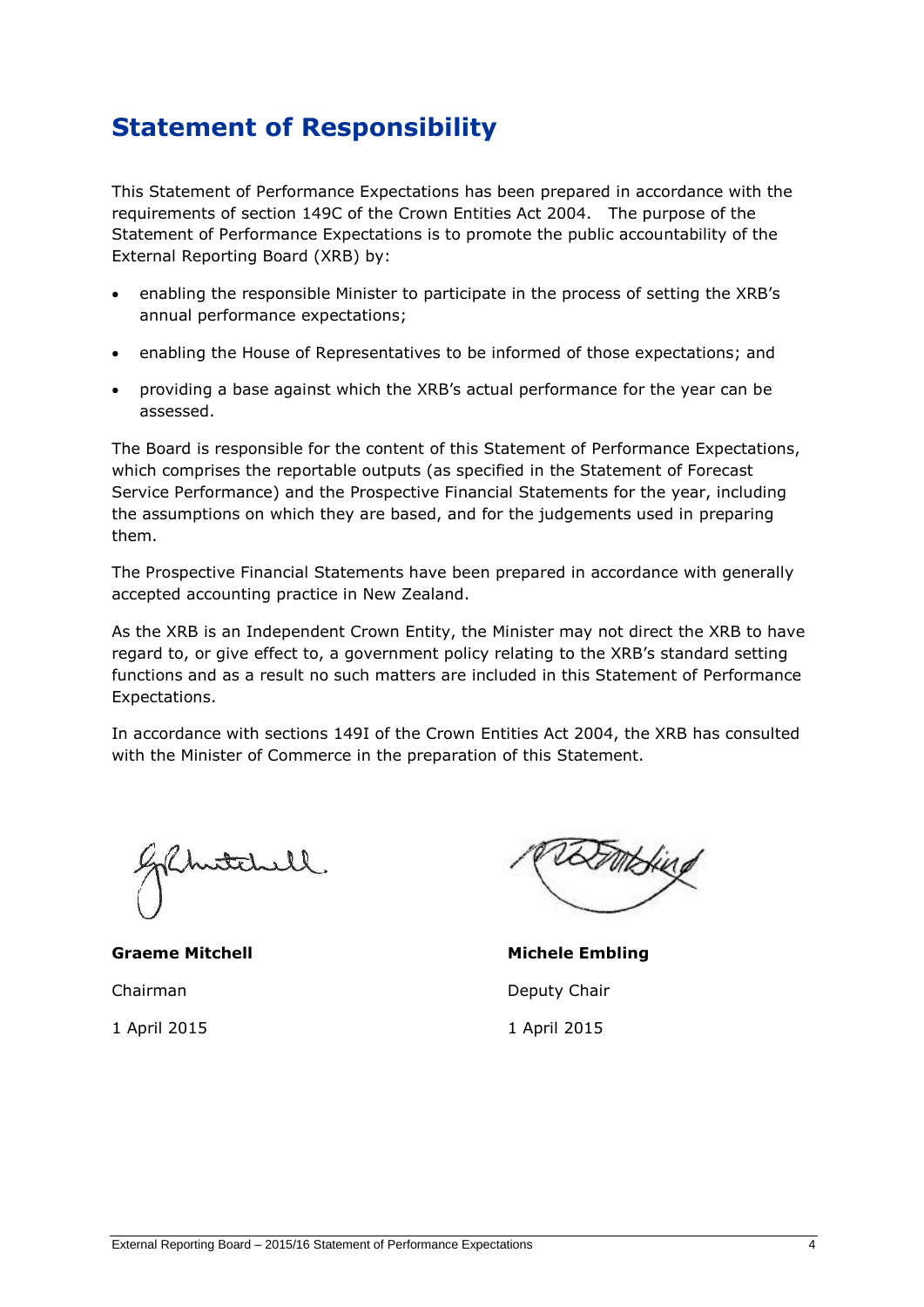# <span id="page-4-0"></span>**1. Introduction**

### **1.1 Purpose of the Statement of Performance Expectations**

This document outlines the key aspects of the performance the External Reporting Board (XRB) is expecting to deliver in the 2015/16 financial year.

In accordance with the requirements of the Crown Entities Act 2004, the Statement of Performance Expectations covers two main dimensions of performance:

- The "reportable" classes of outputs that the XRB will deliver in 2015/16 which are funded in part or whole by the Crown (the Crown's purchase interest) – as the XRB is fully funded by the Crown, these are all the XRB's outputs; and
- The prospective financial performance for the XRB for 2015/16 (the Crown's ownership interest).

### **1.2 Overview of the XRB**

The XRB is an Independent Crown Entity with continued existence established under the Financial Reporting Act 2013 and subject to the Crown Entities Act 2004.

The functions of the XRB are prescribed by the Financial Reporting Act 2013 and comprise:

- developing and implementing an overall strategy for financial reporting standards and auditing and assurance standards (including developing and implementing tiers of financial reporting);
- preparing and issuing accounting standards, including where applicable "non-GAAP standards" for entities entitled by Law to use cash accounting, and authoritative pronouncements;
- preparing and issuing auditing and assurance standards, including the professional and ethical standards that will govern the professional conduct of assurance providers; and
- liaising with national and international organisations that exercise functions that correspond with, or are similar to, those conferred on the XRB.

The Board itself comprises up to nine members appointed by the Governor General on the recommendation of the Responsible Minister. Information about the current members of the XRB can be found at [www.xrb.govt.nz.](http://www.xrb.govt.nz/)

The Board has established two standard setting boards<sup>1</sup>, one that has responsibility for accounting standard setting (the New Zealand Accounting Standards Board) and the other with responsibility for auditing and assurance standard setting (the New Zealand Auditing and Assurance Standards Board). This structure is designed to not only ensure that the technical resources are available and that standard setting is undertaken in accordance with best practice, but also to enhance functional equivalence with Australia. These part-time, remunerated standards boards are appointed by the XRB Board, and comprise around ten suitably qualified and experienced persons with a diversity of

1

<sup>&</sup>lt;sup>1</sup> In terms of the Crown Entities Act 2004, these are Committees of the Board.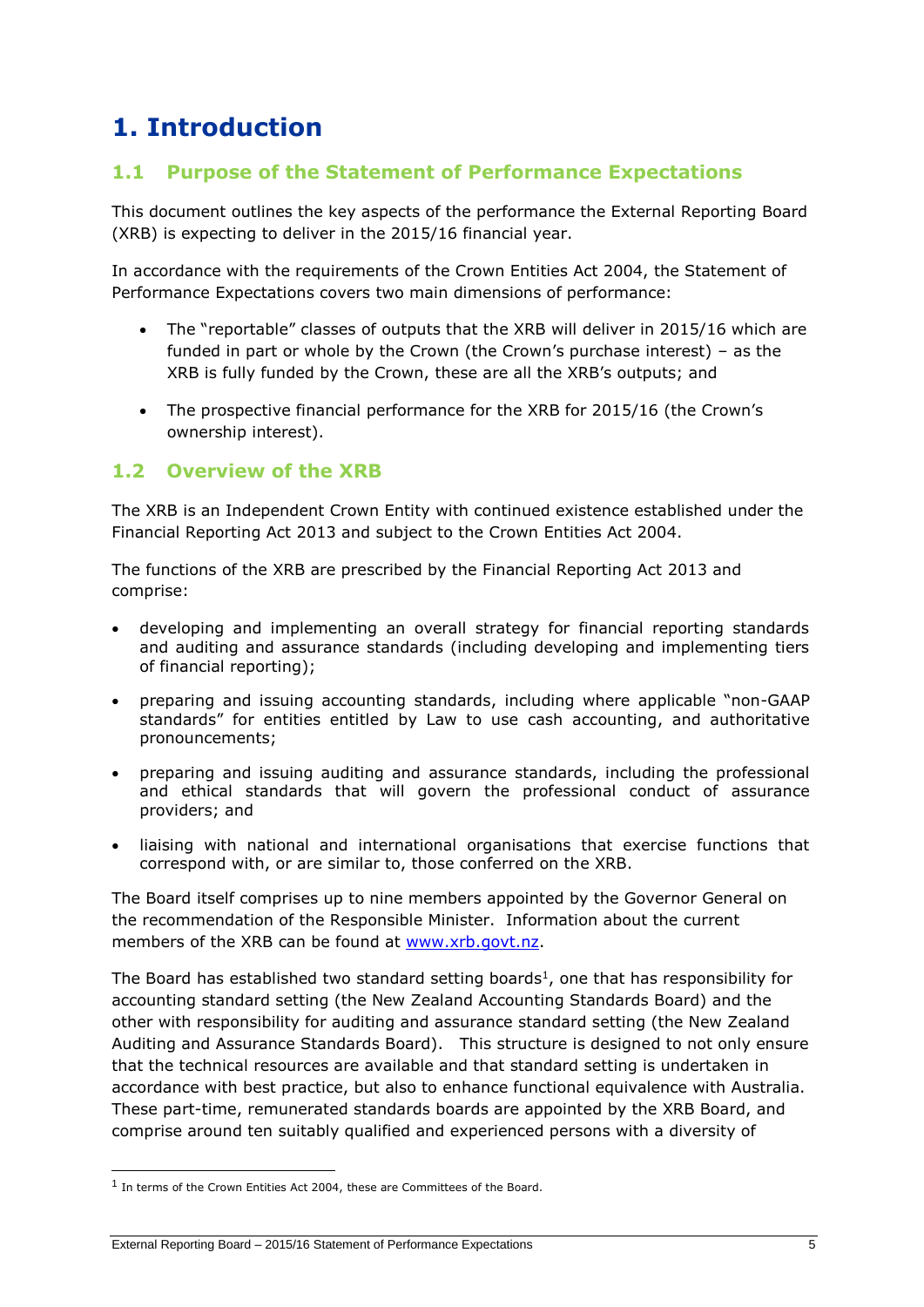perspective. Information about the current members of the standard setting boards can be found at [www.xrb.govt.nz.](http://www.xrb.govt.nz/)

The XRB Board itself is responsible for general governance of the organisation, overall financial reporting strategy, standards strategy, and oversight of the standard setting boards.

A staff team based in Wellington and Auckland provides technical and logistical support to the three Boards.

## **1.3 Strategic Context**

The strategic intentions of the XRB, which provided the strategic context for the 2015/16 Statement of Performance Expectations, are set out in the XRB's Statement of Intent for the 2014-19 period which was published in 2014. $^2$  In summary, those strategic intentions are as follows:

- Establishing a period of relative stability during which the existing suites of standards are maintained to reflect changes to international standards and, where necessary, enhanced to address any deficiencies or gaps that are critical to userneeds and the quality of financial reporting;
- Undertaking organised research into the financial and non-financial information needs of the various users of XRB standards as a basis for considering enhancements to the financial reporting framework or specific standards in the future, and to help inform efforts to influence the work of the international standard setting boards;
- Actively seeking to influence the agenda and standards development work of the international standard setting boards based on two broad (and interconnected) approaches: relationships and participation;
- Continuing to enhance constituency engagement and support; and
- Maintaining a high performance culture commensurate with achieving the XRB's outcome goals, while operating in a financially prudent manner and maintaining the level of capability needed to deliver the outputs required.

-

 $<sup>2</sup>$  The Statement of Intent is enduring and covers the current as well as the previous period. The Statement is</sup> available at http://www.xrb.govt.nz/Site/about\_us/Accountability\_Documents.aspx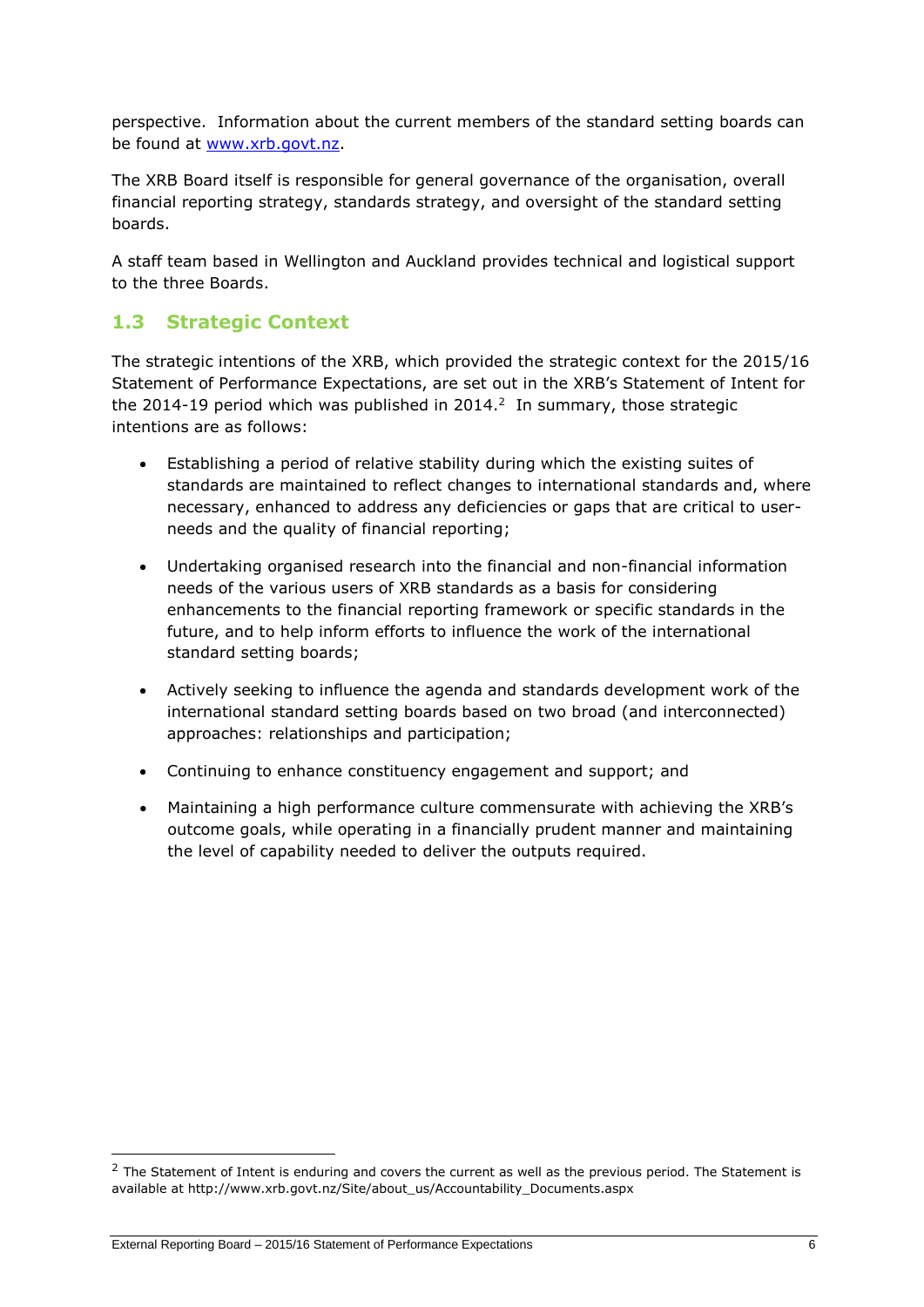# <span id="page-6-0"></span>**2. Reportable Classes of Outputs**

### **2.1 Reportable Classes of Outputs**

The XRB has one reportable class of outputs i.e. one class of outputs funded by appropriation or levy. The specification of this class of outputs is specified in the table below. A specification of the individual outputs that make up the class of outputs is provided in the Statement of Forecast Service Performance.

#### **Output Class: 2015/16 Forecast**

#### **Description of Output Class**

Financial reporting and auditing & assurance standards setting for the purposes of promoting the quality of financial reporting

#### **What the Class is Intended to Achieve**

The development and issuing of accounting and auditing & assurance standards and associated documents that are converged with international standards and harmonised with Australian standards where applicable.

#### **How the Performance of the Class will be Assessed**

Performance will be assessed by the extent to which the accounting and auditing & assurance standards on issue in New Zealand are converged with international standards and harmonised with Australian standards where applicable.

| Revenue from the Crown (\$000) | 4,410 |
|--------------------------------|-------|
| Revenue from Others (\$000)    |       |
| Cost (\$000)                   | 4,480 |

The XRB does not have any reportable class of outputs for which an exemption has been granted under section 149F of the Crown Entities Act 2004.

The XRB does not intend to supply any class of outputs in the 2015/16 financial year that is not a reportable class of outputs.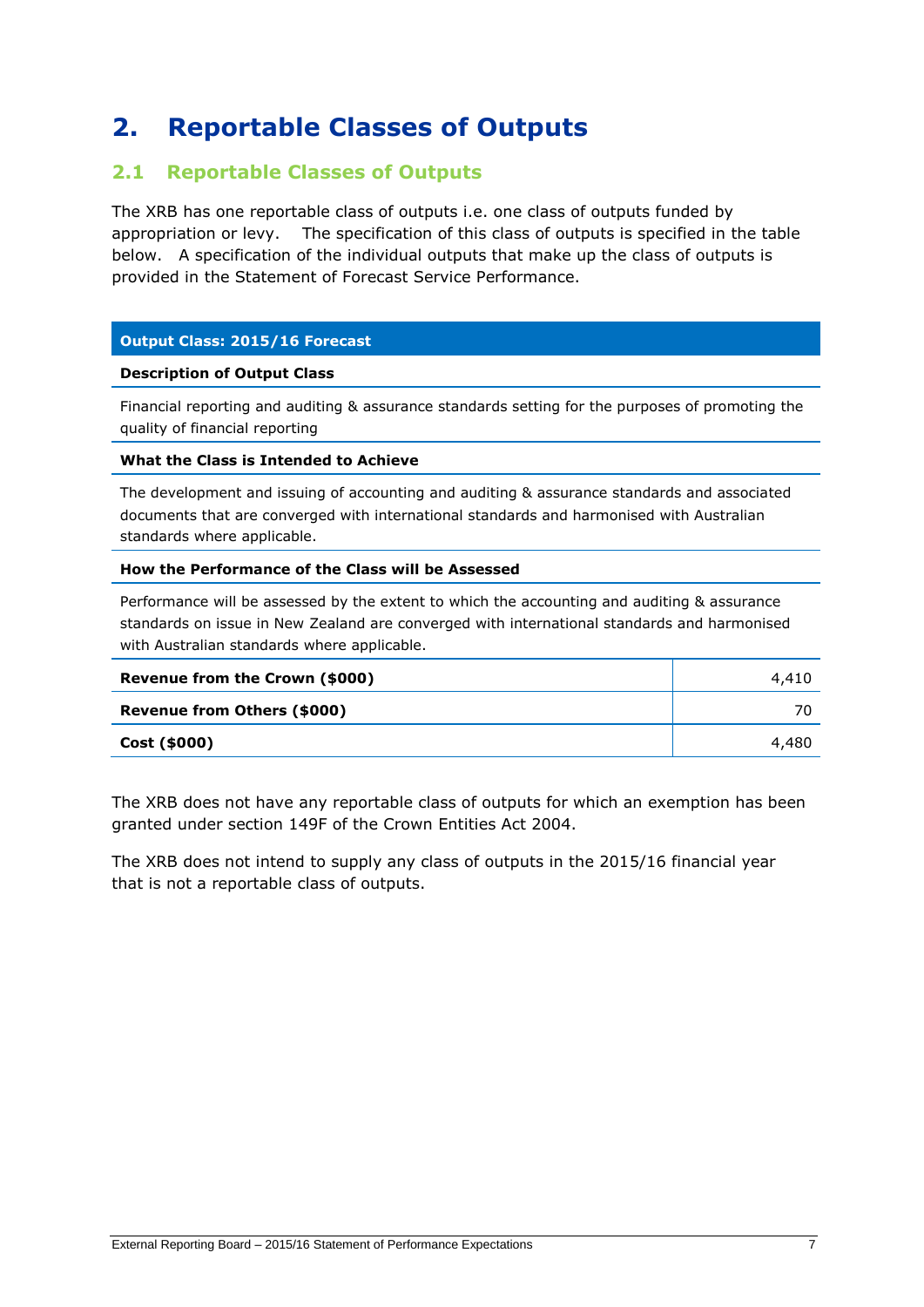## **2.2 Statement of Forecast Service Performance for the Year Ended 30 June 2016**

| <b>Output 1: Financial Reporting Strategy</b>                                                                                                                                               | 2014/15<br><b>Estimate</b>         | 2015/16<br><b>Forecast</b>         |
|---------------------------------------------------------------------------------------------------------------------------------------------------------------------------------------------|------------------------------------|------------------------------------|
| Quantity                                                                                                                                                                                    |                                    |                                    |
| Number of standards frameworks being implemented                                                                                                                                            | 1 not for profit                   | N/A <sup>3</sup>                   |
| Number of standards frameworks being monitored                                                                                                                                              | 4                                  | 4 <sup>4</sup>                     |
| Number of amendments to accounting standards Tier<br>Strategy submitted to Minister for approval                                                                                            | As required;<br>expected to be 0   | As required;<br>expected to be 0   |
| Quality                                                                                                                                                                                     |                                    |                                    |
| Accounting standards frameworks implemented in<br>accordance with approved Tier Strategy                                                                                                    | 100%<br>compliance                 | N/A <sup>5</sup>                   |
| Standards frameworks monitoring ensures consistency<br>with international convergence and Australian<br>harmonisation strategy, and approved Tier Strategy                                  | 100%<br>compliance                 | 100%<br>compliance                 |
| Amendments to Tier Strategy consistent with statutory<br>requirements and consistent with the Government's<br>trans-Tasman outcome goals (degree of consistency<br>determined by XRB Board) | 100%<br>consistent                 | 100%<br>consistent                 |
| <b>Timeliness</b>                                                                                                                                                                           |                                    |                                    |
| Monitoring of standards frameworks                                                                                                                                                          | On-going<br>throughout the<br>year | On-going<br>throughout the<br>year |
| Implementation of standards frameworks                                                                                                                                                      | On-going<br>throughout the<br>year | N/A <sup>6</sup>                   |
| Amendments to Tier Strategy                                                                                                                                                                 | As required                        | As required                        |

-

<sup>3</sup> All standards frameworks have been implemented

<sup>4</sup> These Frameworks comprise: Accounting Standards Framework for For-Profit Entities, Accounting Standards Framework for Public Sector Public Benefit Entities, Accounting Standards Framework for Not- For- Profit Entities, and the Auditing and Assurance Standards Framework

<sup>5</sup> All standards frameworks have been implemented in accordance with the approved Tier Strategy

<sup>6</sup> All Standards frameworks have been implemented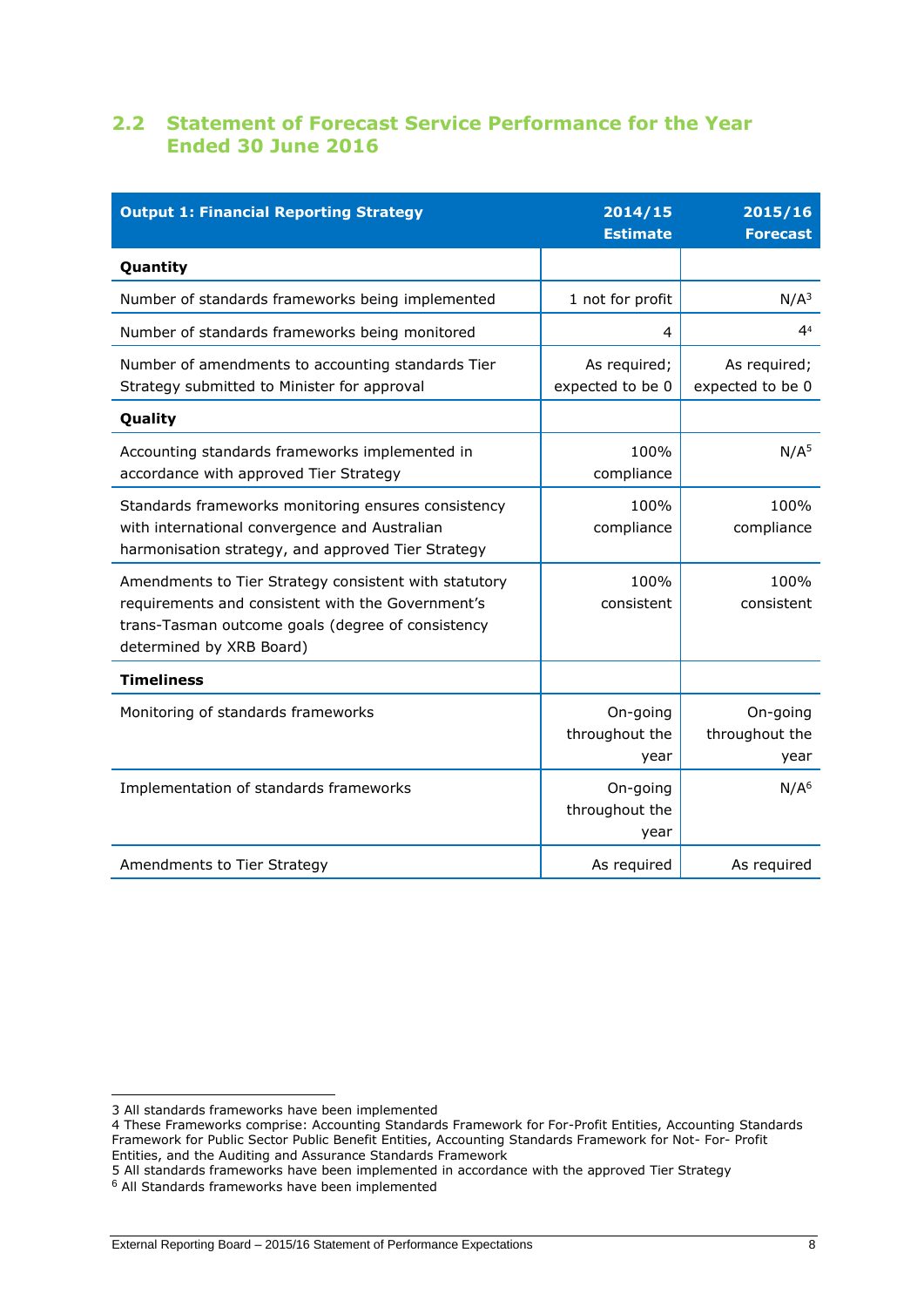| <b>Output 2: Preparing and Issuing Accounting</b><br><b>Standards</b>                                                                                                                                           | 2014/15<br><b>Estimate</b> | 2015/16<br><b>Forecast</b> |
|-----------------------------------------------------------------------------------------------------------------------------------------------------------------------------------------------------------------|----------------------------|----------------------------|
| Quantity                                                                                                                                                                                                        |                            |                            |
| Number of exposure drafts and other due process<br>documents issued relating to implementing the new<br>accounting standards frameworks                                                                         | $2 - 3$                    | 1                          |
| Number of standards and related documents issued<br>relating to implementing the new accounting standards<br>frameworks                                                                                         | 46-48                      | $3 - 4$                    |
| Number of exposure drafts and other due process<br>documents relating to existing accounting standards<br>suites issued (mainly dependent on the output of<br><b>International Boards)</b>                      | $23 - 24$                  | $8 - 10$                   |
| Number of standards and related documents relating to<br>existing accounting standards suites issued (mainly<br>dependent on the output of International Boards)                                                | $13 - 15$                  | $14 - 15$                  |
| Number of projects undertaken on behalf of international<br>accounting standard setters                                                                                                                         | 2                          | $1 - 2$                    |
| Quality                                                                                                                                                                                                         |                            |                            |
| Due process documents and Standards reflect approved<br>Tier Strategy (degree of compliance determined by<br>NZASB)                                                                                             | 100%<br>compliance         | 100%<br>compliance         |
| Statutory due process requirements followed                                                                                                                                                                     | 100%<br>compliance         | 100%<br>compliance         |
| Standards reflect relevant international standards with<br>departures only to improve quality (quality improvement<br>determined by NZASB)                                                                      | 100%<br>compliance         | 100%<br>compliance         |
| For-profit standards harmonised with Australia where<br>appropriate                                                                                                                                             | 100%<br>compliance         | 100%<br>compliance         |
| <b>Timeliness</b>                                                                                                                                                                                               |                            |                            |
| Due process documents and standards relating to the new<br>accounting standards framework issued in accordance<br>with timeline established by the Board (usually no less<br>than 90 days)                      | 100%<br>compliance         | 100%<br>compliance         |
| Due process documents and Standards relating to existing<br>accounting standards suites issued in time for the<br>commencement date to be no later than the international<br>commencement date (where relevant) | 100%<br>compliance         | 100%<br>compliance         |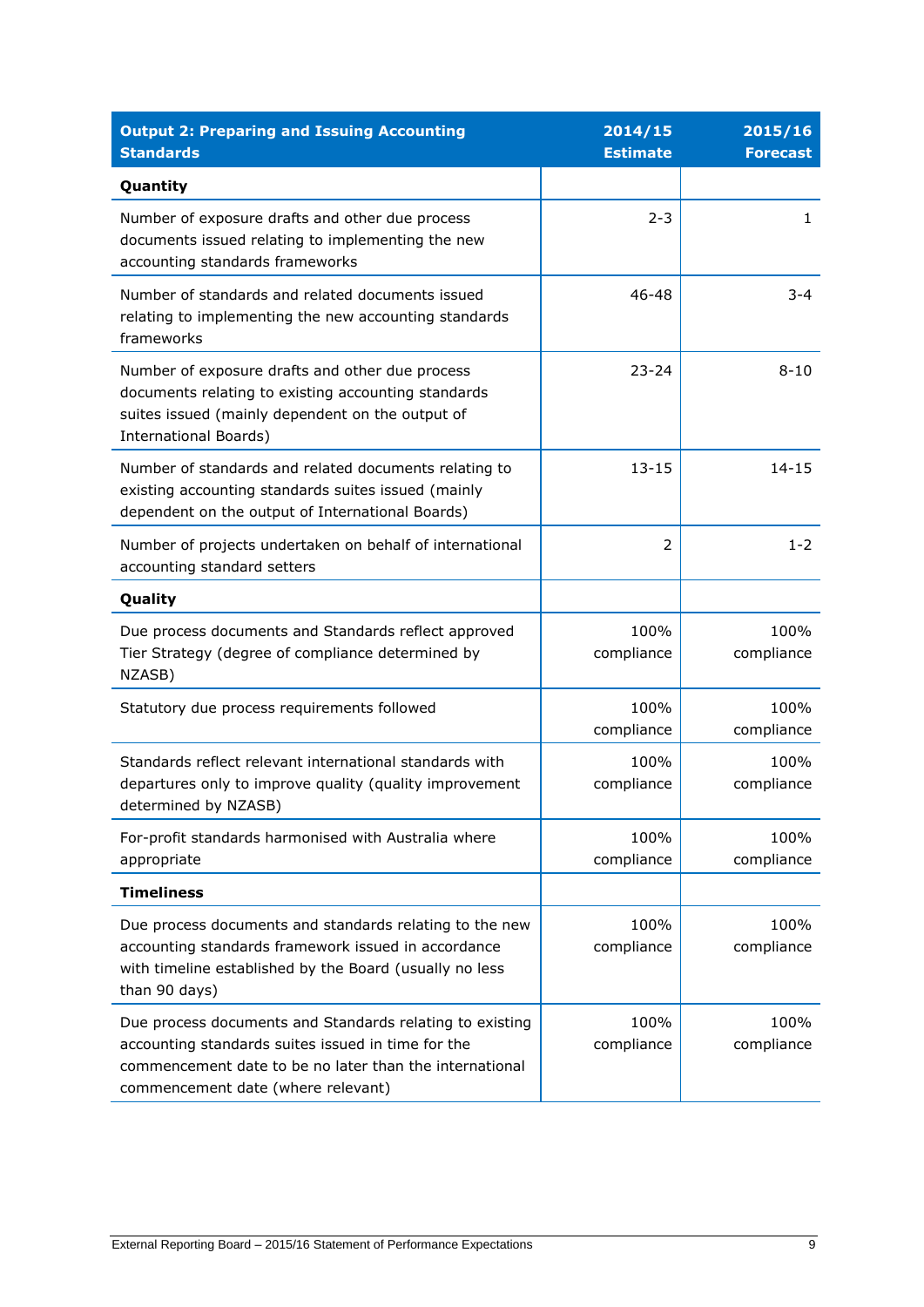| <b>Output 3: Preparing and Issuing Auditing and</b><br><b>Assurance Standards</b>                                                                                               | 2014/15<br><b>Estimate</b> | 2015/16<br><b>Forecast</b> |
|---------------------------------------------------------------------------------------------------------------------------------------------------------------------------------|----------------------------|----------------------------|
| Quantity                                                                                                                                                                        |                            |                            |
| Number of exposure drafts and other due process<br>documents relating to auditing and assurance standards<br>issued (mainly dependent on the output of International<br>Boards) | $9 - 12$                   | $2 - 4$                    |
| Number of auditing and assurance standards and related<br>documents issued (mainly dependent on the output of<br><b>International Boards)</b>                                   | $6 - 10$                   | $12 - 15$                  |
| Quality                                                                                                                                                                         |                            |                            |
| Statutory due process requirements followed                                                                                                                                     | 100%<br>compliance         | 100%<br>compliance         |
| Standards reflect relevant international standards with<br>departures only to improve quality (quality improvement<br>determined by NZAuASB)                                    | 100%<br>compliance         | 100%<br>compliance         |
| Standards harmonised with Australia where appropriate                                                                                                                           | 100%<br>compliance         | 100%<br>compliance         |
| <b>Timeliness</b>                                                                                                                                                               |                            |                            |
| Due process documents and Standards issued in time for<br>the commencement date to be no later than the<br>international commencement date (where relevant)                     | 100%<br>compliance         | 100%<br>compliance         |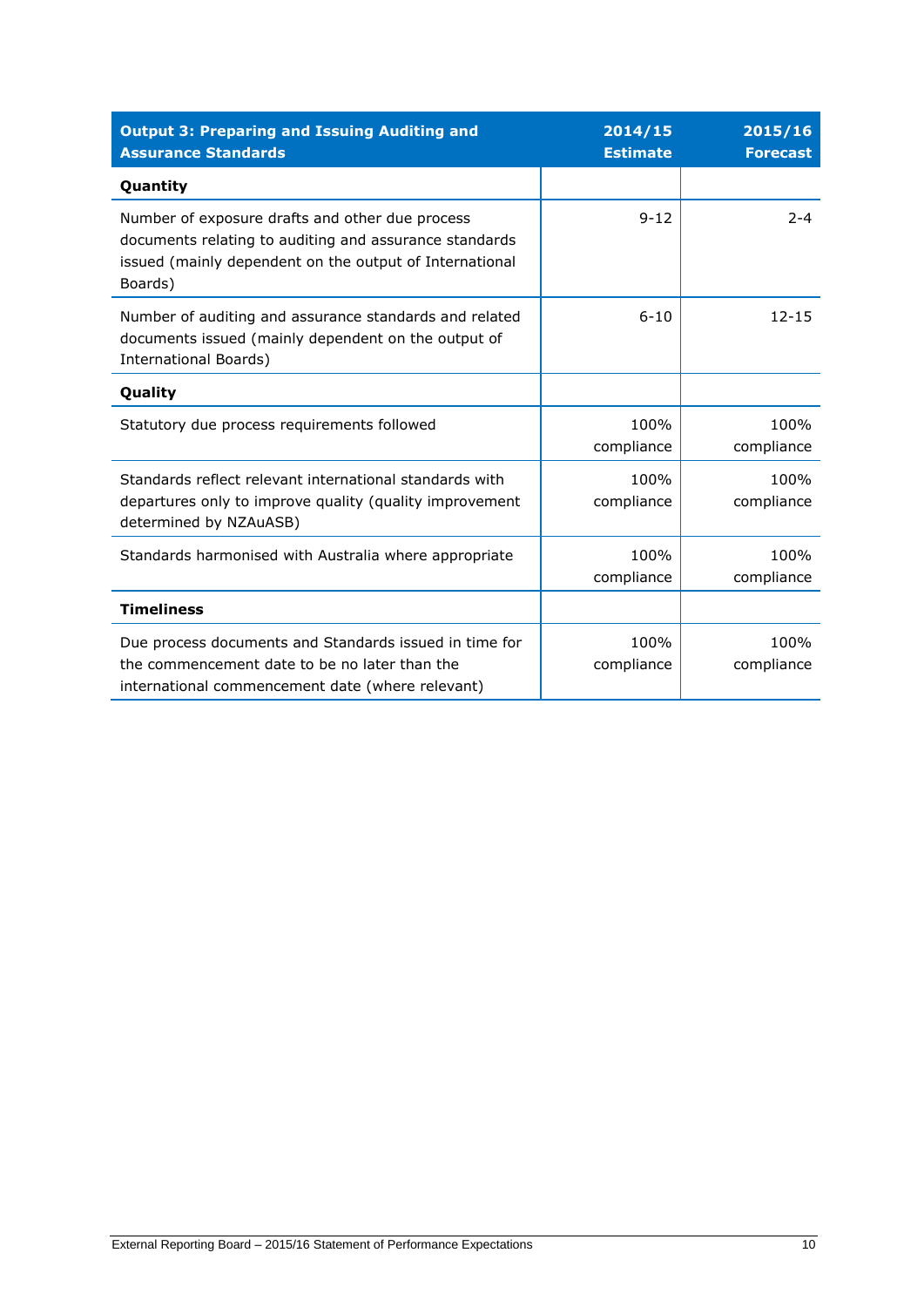# <span id="page-10-0"></span>**3. Prospective Financial Statements for the Year Ended 30 June 2016**

## **3.1 Introduction**

These prospective financial statements have been prepared in accordance with generally accepted accounting practice for public sector public benefit entities. Their purpose is to facilitate consideration by Parliament of the planned performance of the External Reporting Board. The prospective financial statements set out the XRB's activities and planned performance. The use of this information for other purposes may not be appropriate. Readers are cautioned that actual results are likely to vary from the information presented and that the variation may be material.

These prospective financial statements have been prepared on the basis of assumptions as to future events that the XRB reasonably expects to occur as at the date the information was prepared. It is not intended that this information will be updated.

### **3.2 Assumptions**

The following assumptions have been used in preparing these prospective financial statements:

- The XRB will continue to operate in its current structure and form.
- The XRB's statutory functions will remain unchanged.
- Revenue from the Crown of \$4,410,000 will be available for the 2015/16 year.
- There will be no change to premises occupancy.
- Externally driven costs will increase by no more than the rate of inflation.
- There will be no unexpected external events (such as a natural disaster) that will require significant operating or capital expenditures to be incurred.
- The Board has acted in a fiscally prudent manner in relation to the forecast deficit for 2015/16 which will be funded from reserves to enable the XRB to fund strategic initiatives.

### **3.3 Statement of Accounting Policies**

#### **(a) Reporting Entity**

The XRB is an Independent Crown Entity under the Crown Entities Act 2004 and is responsible for financial reporting strategy, and preparing and issuing both accounting and auditing and assurance standards. The XRB was established on 1 July 2011.

The XRB has designated itself as a Public Benefit Entity (PBE) for financial reporting purposes.

#### **(b) Statement of Compliance**

These prospective financial statements have been prepared in accordance with the requirements of the Crown Entities Act 2004, which includes the requirement to comply with generally accepted accounting practice in New Zealand (NZ GAAP).

The XRB has designated itself as a public benefit entity in accordance with Standard XRB A1 (FP Entities + PS PBEs + NFPs Update) and, being eligible to do so, has elected to report in accordance with Tier 2. Accordingly these prospective financial statements have been prepared in accordance with Public Benefit Entity Standards Reduced Disclosure Regime (PBE Standards RDR) for a Tier 2 entity. This includes PBE FRS 42 Prospective Financial Statements.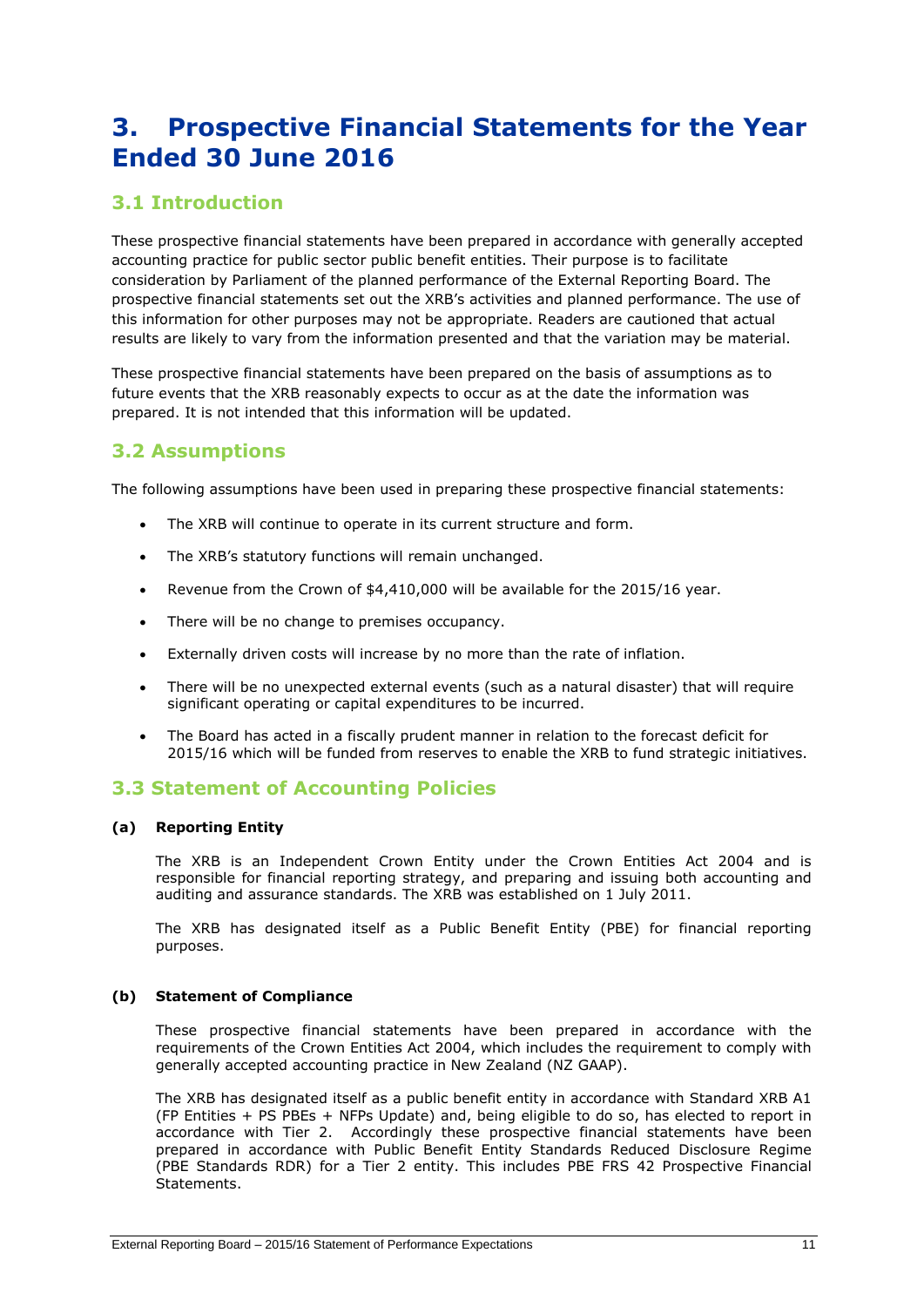The prospective financial statements were approved by the XRB Board on 1 April 2015. The XRB Board is responsible for the prospective financial statements presented, including the assumptions underlying the prospective financial statements and all other disclosures.

The accounting policies set out below have been applied consistently to all periods presented in these prospective financial statements.

#### **(c) Measurement Base**

The accounting principles recognised as appropriate for the measurement and reporting of results and financial position on a historical cost basis, or where required by the standards fair value, have been applied.

#### **(d) Functional and Presentation Currency**

The prospective financial statements are presented in New Zealand dollars. The functional currency of the XRB is New Zealand dollars.

#### **(e) Significant Accounting Policies**

#### **Revenue**

Exchange revenue is measured at the fair value of consideration received or receivable. This revenue is recognised when earned and is reported in the financial period to which it relates.

Appropriation funding is treated as non-exchange revenue (revenue from the Crown) and recorded as revenue when received.

#### **Revenue from the Crown**

The Board is primarily funded through revenue received from the Crown, which is restricted in its use for the purpose specified in the Appropriation.

#### **Interest**

Interest income is recognised using the effective interest method.

#### **Cash at Bank**

Cash at bank includes cash on hand and deposits held at call with banks.

#### **Receivables**

Receivables are initially measured at fair value and subsequently measured at amortised cost using the effective interest method, less any provision for impairment. Impairment of a receivable is established when there is objective evidence that the XRB will not be able to collect amounts due according to the original terms of the receivable.

#### **Property, Plant & Equipment**

Property, plant and equipment consists of the following asset classes; furniture and fittings, plant and equipment, property improvements and computer equipment.

The cost of an item of property, plant and equipment is recognised as an asset only when it is probable that future economic benefits or service potential associated with the item will flow to the External Reporting Board and the cost of the item can be measured reliably.

Purchases of property, plant and equipment are initially recorded at cost.

Items of property, plant and equipment are reviewed for impairment whenever events or changes in circumstances indicate that the carrying amount may overstate fair value.

Costs incurred subsequent to the initial acquisition are capitalised only when it is probable that future economic benefits or service potential associated with the item will flow to the External Reporting Board and the cost of the item can be measured reliably.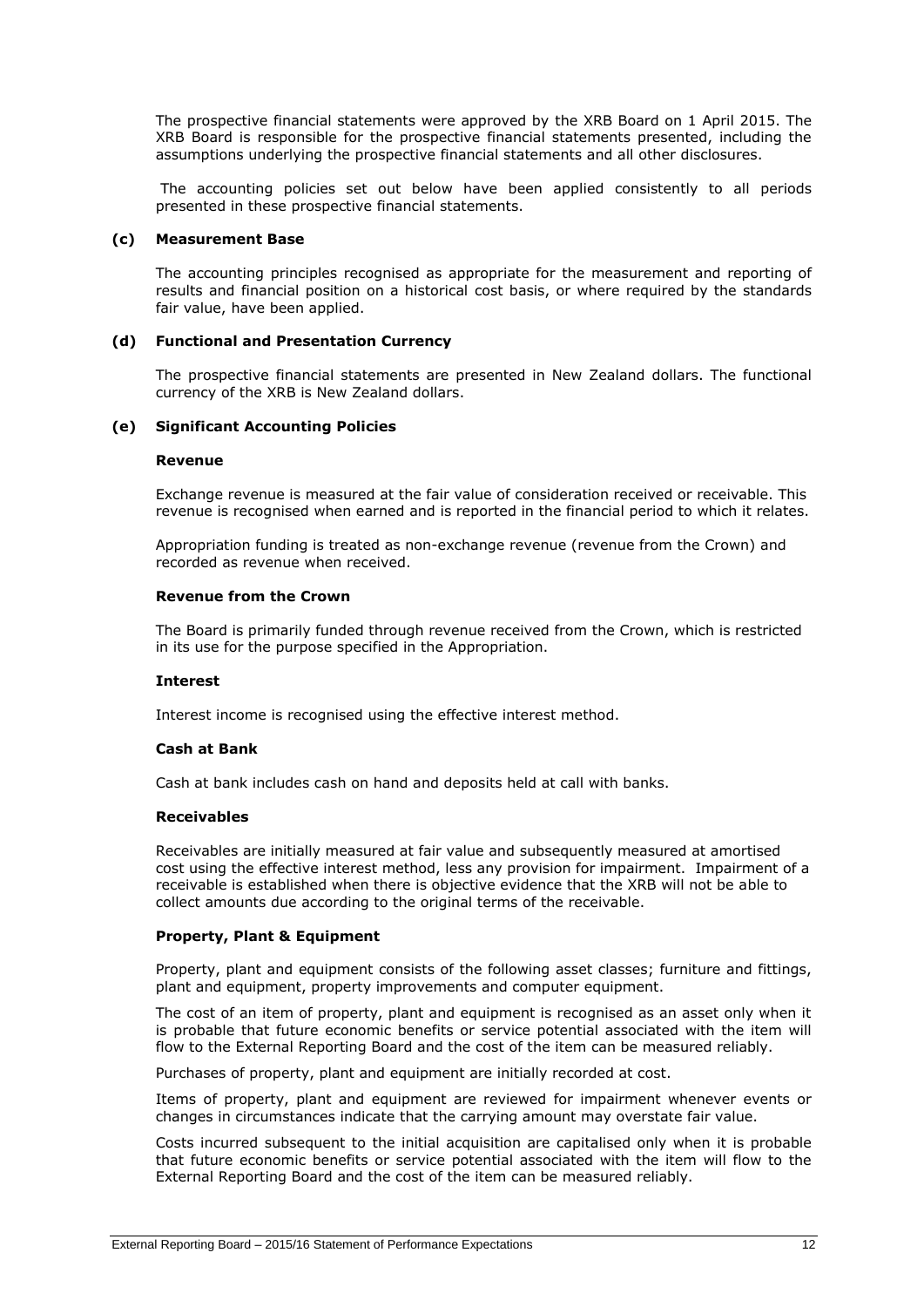The costs of day to day servicing of property, plant and equipment are recognised in the surplus / (deficit) as they are incurred.

Depreciation is calculated so as to write off the cost over the expected useful lives of the assets from the date they are brought into use.

Straight line depreciation is charged at the following rates:

Furniture and Fittings 10.5% • Plant and Equipment 30%<br>• Property Improvements 7% Property Improvements

Computer Equipment 40%

#### **Intangible Assets**

Acquired computer software licenses are capitalised on the basis of the costs incurred to acquire and bring to use the specific software. The External Reporting Board does not capitalise any internal costs incurred in the development of software for internal use.

Costs associated with maintaining computer software are recognised as an expense when incurred.

The carrying value of an intangible asset with a finite life is amortised on a straight line basis over its useful life. Amortisation begins when the asset is available for use and ceases at the date that the asset is derecognised. The amortisation charge for each financial year is recognised in the surplus / (deficit). Straight line amortisation is charged on intangibles at the following rates:

Computer Software 40%

#### **Payables**

Payables are initially measured at fair value and subsequently measured at amortised cost using the effective interest method.

#### **Goods and Services Tax (GST)**

All items in the prospective financial statements are presented exclusive of GST, except for receivables and payables, which are presented on a GST inclusive basis. Where GST is not recoverable as input tax, it is recognised as part of the related asset or expense.

The net amount of GST recoverable from, or payable to, Inland Revenue (IR) is included as part of receivables or payables in the statement of forecast financial position.

The net GST paid to, or received from IR is classified as an operating cash flow in the Prospective Statement of Forecast Cash Flows.

#### **Income Tax**

The Board is exempt from the payment of income tax. Accordingly, no provision for income tax has been made.

#### **Financial Instruments**

The Board is party to financial instruments as part of its normal operations. These financial instruments include bank accounts, short term deposits, receivables and payables. All financial instruments are recognised in the Prospective Statement of Financial Position and all revenues and expenses in relation to financial instruments are recognised in the Prospective Statement of Forecast Comprehensive Revenue and Expense.

#### **(f) Changes in Accounting Policies**

There have been no changes in accounting policies.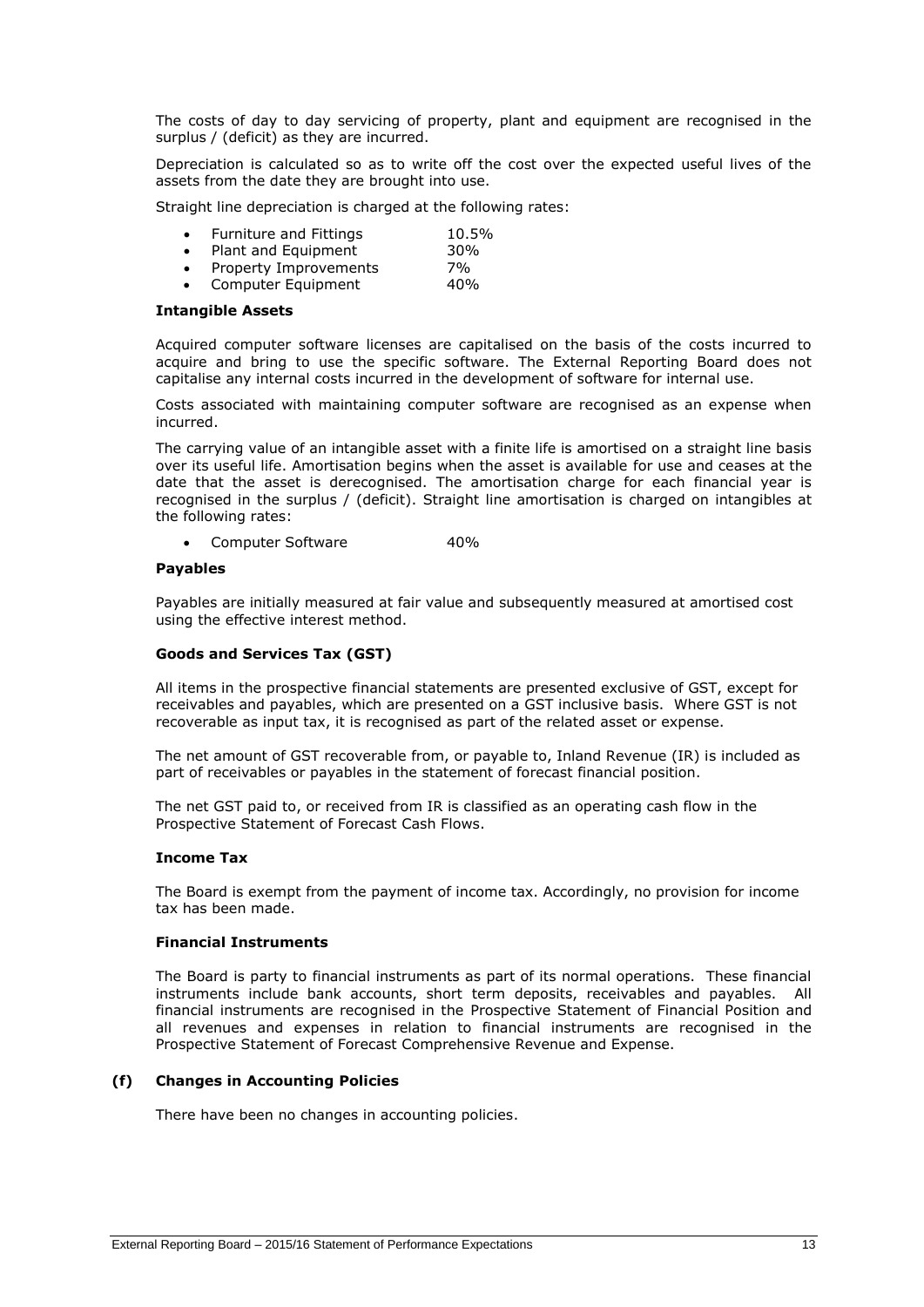# **Prospective Statement of Comprehensive Revenue and Expense**

## **For the year ending 30 June 2016**

|                                                 | 2014/15<br><b>Estimated</b><br>\$000 | 2015/16<br><b>Forecast</b><br>\$000 |
|-------------------------------------------------|--------------------------------------|-------------------------------------|
| Revenue from the Crown                          | 4,410                                | 4,410                               |
| Interest                                        | 69                                   | 70                                  |
| <b>Total Revenue</b>                            | 4,479                                | 4,480                               |
|                                                 |                                      |                                     |
| <b>Personnel Costs</b>                          | 2,226                                | 2,396                               |
| Board Members' Fees                             | 624                                  | 600                                 |
| Travel                                          | 507                                  | 539                                 |
| <b>General Operating Costs</b>                  | 449                                  | 476                                 |
| Contributions to IASB and IPSASB                | 300                                  | 300                                 |
| Premises Expenses                               | 155                                  | 157                                 |
| Miscellaneous Expenses                          | 25                                   | 115                                 |
| Depreciation                                    | 54                                   | 45                                  |
| <b>Total Expenses</b>                           | 4,340                                | 4,628                               |
| <b>Net Surplus/(Deficit)</b>                    | 139                                  | (148)                               |
| Other Comprehensive Revenue and Expenses        | 0                                    | 0                                   |
| <b>Total Comprehensive Revenue and Expenses</b> | 139                                  | (148)                               |

*The Statement of Accounting Policies forms part of and is to be read in conjunction with the Prospective Statement of Comprehensive Revenue and Expense*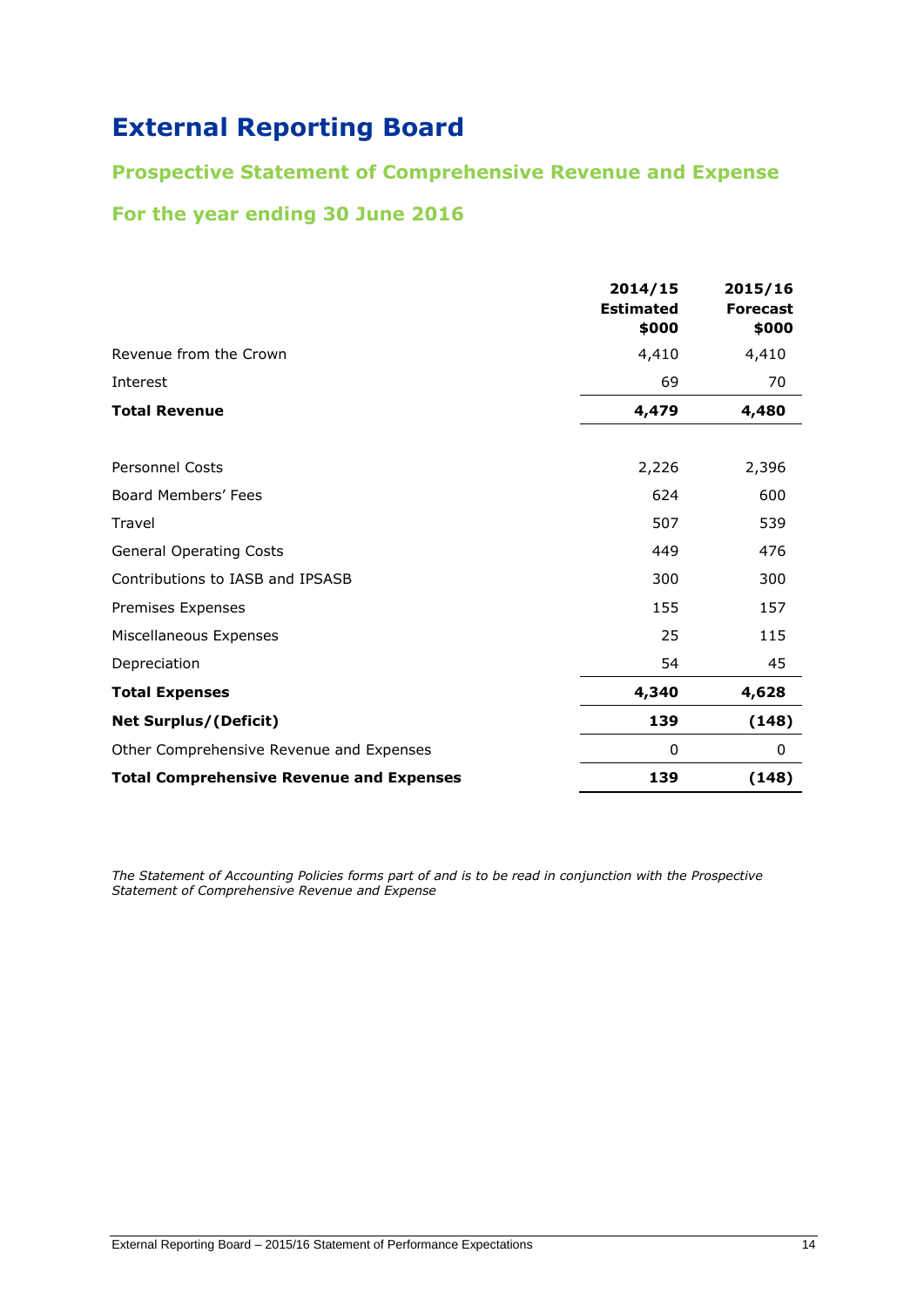# **Prospective Statement of Financial Position**

### **As at 30 June 2016**

|                                     | 2014/15<br><b>Estimated</b><br>\$000 | 2015/16<br><b>Forecast</b><br>\$000 |
|-------------------------------------|--------------------------------------|-------------------------------------|
| <b>ASSETS</b>                       |                                      |                                     |
| <b>Current Assets</b>               |                                      |                                     |
| Cash at Bank                        | 2,170                                | 2,005                               |
| Prepayments                         | 15                                   | 15                                  |
| Receivables                         | $10\,$                               | $10\,$                              |
|                                     | 2,195                                | 2,030                               |
| <b>Non-Current Assets</b>           |                                      |                                     |
| Property, Plant and Equipment       | 250                                  | 275                                 |
|                                     | 250                                  | 275                                 |
| <b>Total Assets</b>                 | 2,445                                | 2,305                               |
| <b>LIABILITIES</b>                  |                                      |                                     |
| <b>Current Liabilities</b>          |                                      |                                     |
| Payables                            | 411                                  | 419                                 |
| Rent Accruals                       | $\pmb{0}$                            | $\mathbf 0$                         |
|                                     | 411                                  | 419                                 |
| <b>Non-Current Liabilities</b>      | $\overline{0}$                       | 0                                   |
| <b>Total Liabilities</b>            | 411                                  | 419                                 |
| <b>NET ASSETS</b>                   | 2,034                                | 1,886                               |
| <b>EQUITY</b>                       |                                      |                                     |
| Capital Contribution from the Crown | 725                                  | 725                                 |
| Retained Earnings                   | 1309                                 | 1,161                               |
| <b>TOTAL EQUITY</b>                 | 2,034                                | 1,886                               |

*The Statement of Accounting Policies forms part of and is to be read in conjunction with the Prospective Statement of Financial Position*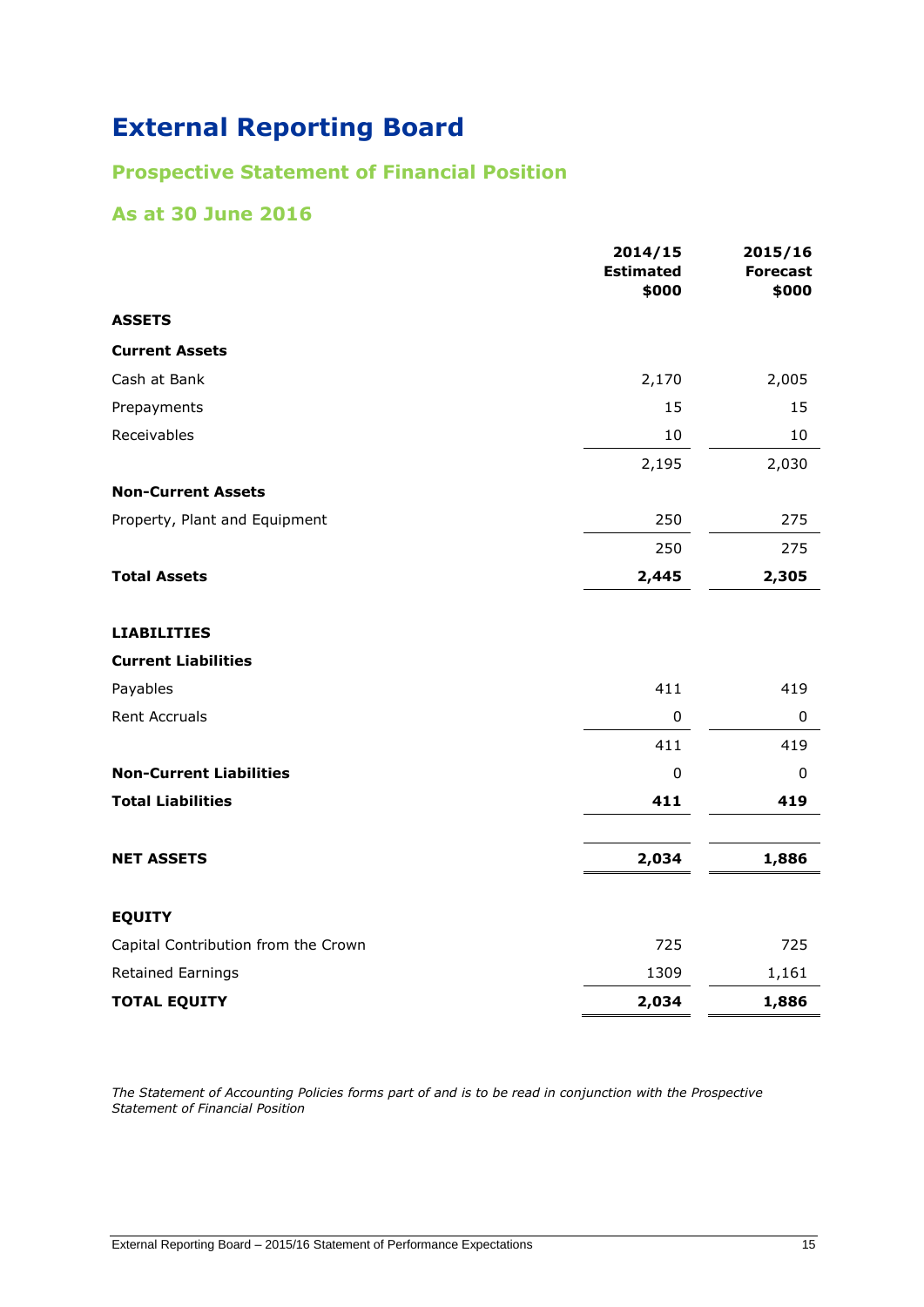## **Prospective Statement of Movements in Equity**

### **For the year ending 30 June 2016**

|                                        | 2014/15<br><b>Estimated</b><br>\$000 | 2015/16<br><b>Forecast</b><br>\$000 |
|----------------------------------------|--------------------------------------|-------------------------------------|
| Equity as at 1 July                    | 1,895                                | 2,034                               |
| Total Recognised Revenues and Expenses | 139                                  | (148)                               |
| <b>Equity as at 30 June</b>            | 2,034                                | 1,886                               |

*The Statement of Accounting Policies forms part of and is to be read in conjunction with the Prospective Statement of Movements in Equity*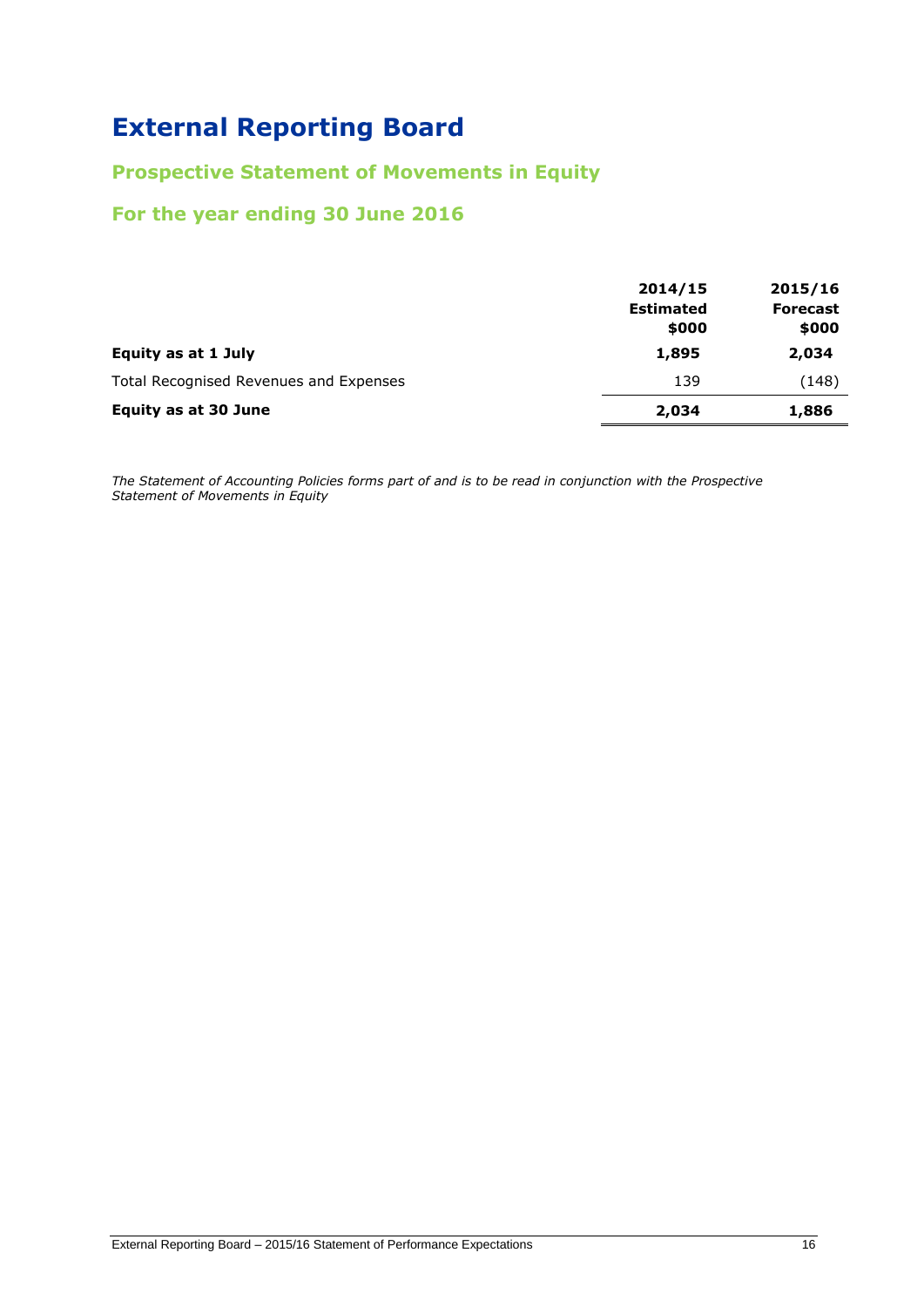# **Prospective Statement of Cash Flows**

### **As at 30 June 2016**

|                                                 | 2014/15<br><b>Estimated</b><br>\$000 | 2015/16<br><b>Forecast</b><br>\$000 |
|-------------------------------------------------|--------------------------------------|-------------------------------------|
| <b>Cash Flows from Operating Activities</b>     |                                      |                                     |
| Cash was provided from:                         |                                      |                                     |
| Revenue from the Crown                          | 4,410                                | 4,410                               |
| Interest                                        | 68                                   | 70                                  |
|                                                 | 4,478                                | 4,480                               |
| Cash was distributed to:                        |                                      |                                     |
| <b>Employee Costs</b>                           | 2,212                                | 2,396                               |
| Suppliers                                       | 1,839                                | 1,929                               |
| Contribution to IASB and IPSASB                 | 300                                  | 300                                 |
|                                                 | 4,351                                | 4,625                               |
| <b>Net Cash Flow from: Operating Activities</b> | 127                                  | (145)                               |
| <b>Cash Flows from Investing Activities</b>     |                                      |                                     |
| Cash was distributed to:                        |                                      |                                     |
| Purchase of Property, Plant and Equipment       | (45)                                 | (20)                                |
|                                                 | (45)                                 | (20)                                |
| <b>Net Cash Flow from: Investing Activities</b> | (45)                                 | (20)                                |
| <b>Cash Flows from Financing Activities</b>     |                                      |                                     |
| <b>Net Cash Flow from: Financing Activities</b> |                                      |                                     |
| Net (Decrease) / Increase in Cash               | 82                                   | (165)                               |
| Add Opening Cash Balance                        | 2,088                                | 2,170                               |
| <b>Closing Cash Balance</b>                     | 2,170                                | 2,005                               |

*The Statement of Accounting Policies forms part of and is to be read in conjunction with the Prospective Statement of Cash Flows*